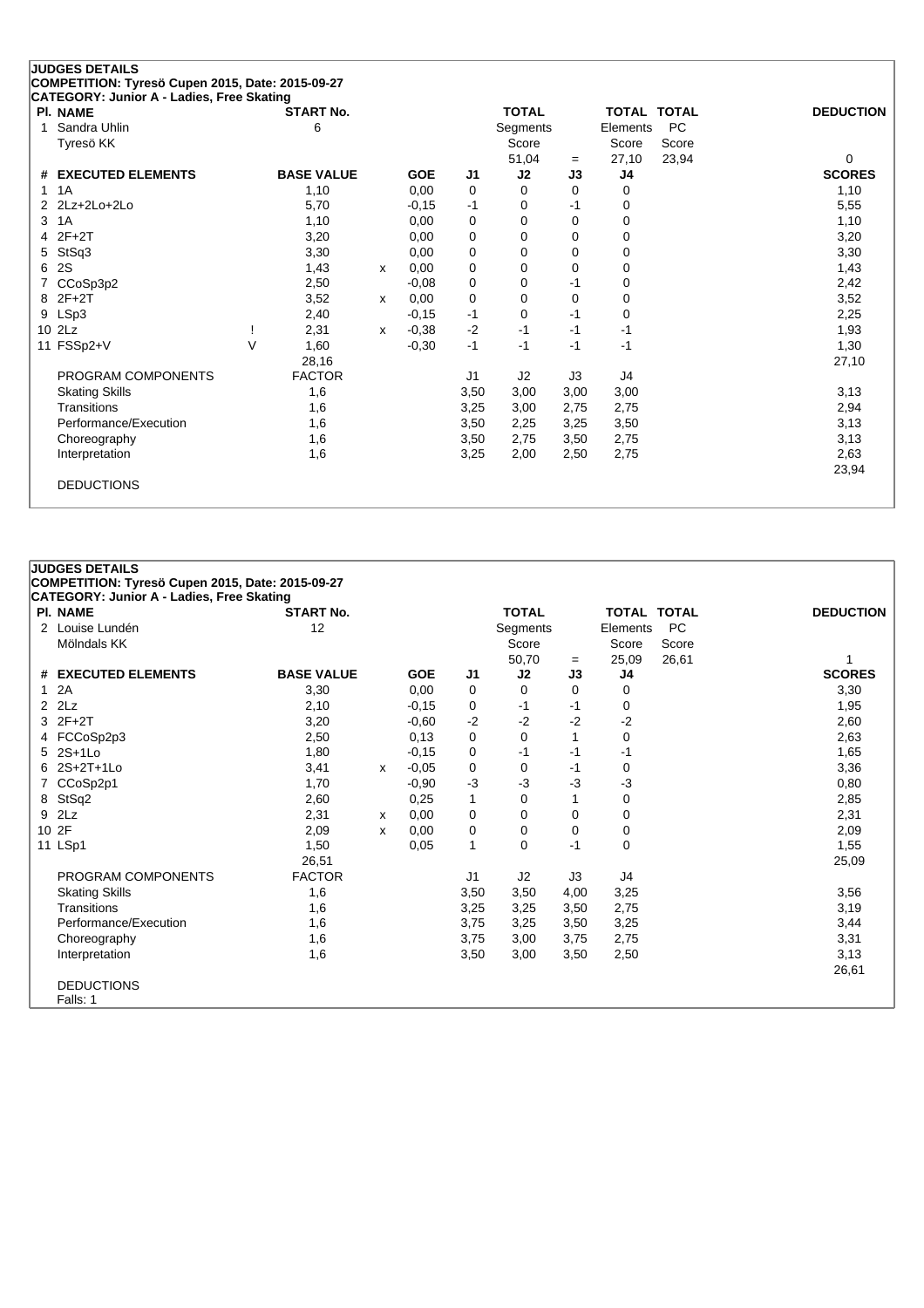| PI. NAME                      |                                                                                                                                                                                          | <b>START No.</b>  |              |            |                | <b>TOTAL</b> |             | <b>TOTAL TOTAL</b> |           | <b>DEDUCTION</b> |
|-------------------------------|------------------------------------------------------------------------------------------------------------------------------------------------------------------------------------------|-------------------|--------------|------------|----------------|--------------|-------------|--------------------|-----------|------------------|
| <b>Malin Steen</b><br>3       |                                                                                                                                                                                          | 13                |              |            |                | Segments     |             | Elements           | <b>PC</b> |                  |
| Boo SK                        |                                                                                                                                                                                          |                   |              |            |                | Score        |             | Score              | Score     |                  |
|                               |                                                                                                                                                                                          |                   |              |            |                | 50,32        | $=$         | 23,31              | 27,01     | 0                |
| <b>EXECUTED ELEMENTS</b><br># |                                                                                                                                                                                          | <b>BASE VALUE</b> |              | <b>GOE</b> | J1             | J2           | J3          | J4                 |           | <b>SCORES</b>    |
| LSp3<br>1                     |                                                                                                                                                                                          | 2,40              |              | 0.63       | 2              |              | 1           | 1                  |           | 3,03             |
| $2$ $2F+2Lo$                  |                                                                                                                                                                                          | 3,70              |              | $-0,08$    | 0              | 0            | -1          | 0                  |           | 3,62             |
| 2S<br>3                       |                                                                                                                                                                                          | 1,30              |              | 0,00       | 0              | 0            | $\mathbf 0$ | $\mathbf 0$        |           | 1,30             |
| 2Lz< <e<br>4</e<br>           | < <e< td=""><td>0,50</td><td></td><td><math>-0,30</math></td><td><math>-3</math></td><td><math>-3</math></td><td><math>-3</math></td><td><math>-3</math></td><td></td><td>0,20</td></e<> | 0,50              |              | $-0,30$    | $-3$           | $-3$         | $-3$        | $-3$               |           | 0,20             |
| FSSp2<br>5                    |                                                                                                                                                                                          | 2,30              |              | $-0,15$    | 0              | 0            | -1          | $-1$               |           | 2,15             |
| $2F+2Lo$<br>6                 |                                                                                                                                                                                          | 4,07              | $\mathsf{x}$ | $-0,75$    | $-3$           | $-2$         | $-3$        | $-2$               |           | 3,32             |
| CCoSp3p4                      |                                                                                                                                                                                          | 3,50              |              | $-0,08$    | $\Omega$       | $-1$         | $\Omega$    | $\mathbf 0$        |           | 3,42             |
| StSq2<br>8                    |                                                                                                                                                                                          | 2,60              |              | 0,00       | 0              | $\Omega$     | $\Omega$    | $\mathbf 0$        |           | 2,60             |
| $2S+2T$<br>9                  |                                                                                                                                                                                          | 2,86              | x            | $-0,45$    | $-3$           | $-2$         | $-2$        | $-2$               |           | 2,41             |
| 1A<br>10                      |                                                                                                                                                                                          | 1,21              | x            | 0,05       | $\Omega$       | 1            | $\Omega$    | $\mathbf 0$        |           | 1,26             |
|                               |                                                                                                                                                                                          | 24,44             |              |            |                |              |             |                    |           | 23,31            |
| PROGRAM COMPONENTS            |                                                                                                                                                                                          | <b>FACTOR</b>     |              |            | J <sub>1</sub> | J2           | J3          | J4                 |           |                  |
| <b>Skating Skills</b>         |                                                                                                                                                                                          | 1,6               |              |            | 3,75           | 3,50         | 3,50        | 3,75               |           | 3,63             |
| Transitions                   |                                                                                                                                                                                          | 1,6               |              |            | 3,50           | 3,25         | 3,25        | 3,00               |           | 3,25             |
| Performance/Execution         |                                                                                                                                                                                          | 1,6               |              |            | 3,50           | 3,00         | 3,00        | 3,75               |           | 3,31             |
| Choreography                  |                                                                                                                                                                                          | 1,6               |              |            | 3,50           | 3,50         | 3,25        | 3,75               |           | 3,50             |
| Interpretation                |                                                                                                                                                                                          | 1,6               |              |            | 3,25           | 2,75         | 3,25        | 3,50               |           | 3,19             |

| PI. NAME              |   | <b>START No.</b>  |   |            |      | <b>TOTAL</b> |          | TOTAL TOTAL |       | <b>DEDUCTION</b> |
|-----------------------|---|-------------------|---|------------|------|--------------|----------|-------------|-------|------------------|
| 4 Fanny Raabe         |   | 11                |   |            |      | Segments     |          | Elements    | PC    |                  |
| Mölndals KK           |   |                   |   |            |      | Score        |          | Score       | Score |                  |
|                       |   |                   |   |            |      | 50,16        | $=$      | 23,94       | 26,22 | 0                |
| # EXECUTED ELEMENTS   |   | <b>BASE VALUE</b> |   | <b>GOE</b> | J1   | J2           | J3       | J4          |       | <b>SCORES</b>    |
| 12S                   |   | 1,30              |   | 0,05       | 0    | 0            | 0        |             |       | 1,35             |
| $2$ $2Lz$ e           | e | 1,50              |   | $-0,60$    | $-3$ | $-1$         | $-2$     | $-2$        |       | 0,90             |
| 3 2F+1Lo+2S           |   | 3,70              |   | $-0.68$    | $-3$ | $-2$         | $-2$     | $-2$        |       | 3,02             |
| 4 FCSp1               |   | 1,90              |   | $-0,08$    | 0    | 0            | 0        | -1          |       | 1,82             |
| $5$ 1A+2T             |   | 2,40              |   | $-0,40$    | $-2$ | $-2$         | $-2$     | $-2$        |       | 2,00             |
| 6 2T                  |   | 1,43              | x | $-0,25$    | $-1$ | $-1$         | $-2$     | -1          |       | 1,18             |
| 7 2Lo+1Lo             |   | 2,53              | x | $-0,08$    | 0    | 0            | $-1$     | 0           |       | 2,45             |
| 8 LSp2                |   | 1,90              |   | 0,63       | 1    | 1            |          | 2           |       | 2,53             |
| 9 StSq2               |   | 2,60              |   | 0,00       | 0    | 0            | 0        | 0           |       | 2,60             |
| 10 2F                 |   | 2,09              | x | 0,00       | 0    | 0            | 0        | 0           |       | 2,09             |
| 11 CCoSp3p4           |   | 3,50              |   | 0,50       | 2    | 1            | $\Omega$ |             |       | 4,00             |
|                       |   | 24,85             |   |            |      |              |          |             |       | 23,94            |
| PROGRAM COMPONENTS    |   | <b>FACTOR</b>     |   |            | J1   | J2           | J3       | J4          |       |                  |
| <b>Skating Skills</b> |   | 1,6               |   |            | 3,75 | 3,50         | 3,75     | 3,50        |       | 3,63             |
| Transitions           |   | 1,6               |   |            | 2,75 | 3,00         | 3,00     | 2,75        |       | 2,88             |
| Performance/Execution |   | 1,6               |   |            | 3,50 | 3,25         | 3,25     | 3,75        |       | 3,44             |
| Choreography          |   | 1,6               |   |            | 3,50 | 3,00         | 3,50     | 2,75        |       | 3,19             |
| Interpretation        |   | 1,6               |   |            | 3,50 | 2,75         | 3,50     | 3,25        |       | 3,25             |
|                       |   |                   |   |            |      |              |          |             |       | 26,22            |
| <b>DEDUCTIONS</b>     |   |                   |   |            |      |              |          |             |       |                  |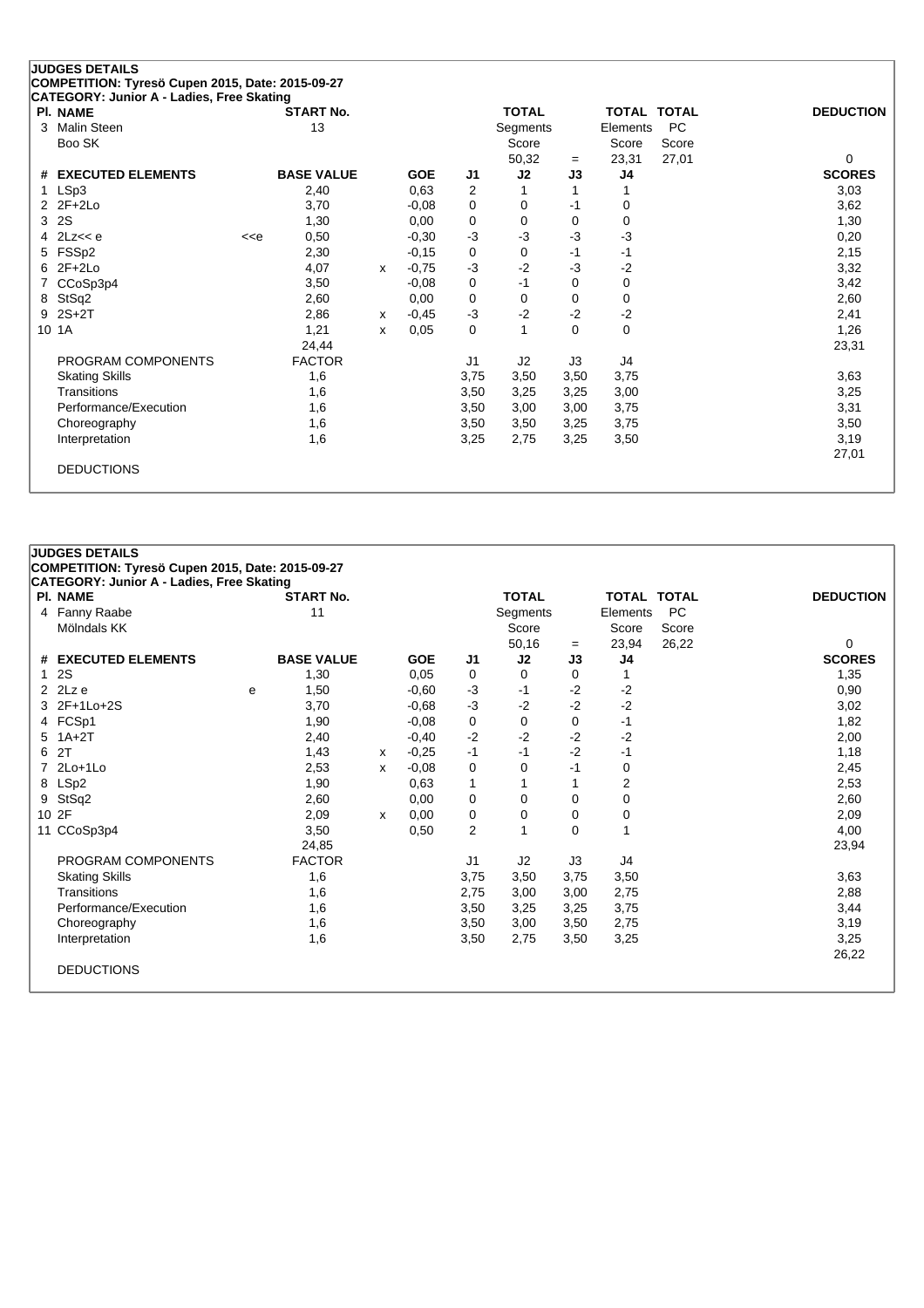|    | CATEGORY: Junior A - Ladies, Free Skating |       |                   |   |            |                |                |          |                    |           |                  |
|----|-------------------------------------------|-------|-------------------|---|------------|----------------|----------------|----------|--------------------|-----------|------------------|
|    | <b>PI. NAME</b>                           |       | <b>START No.</b>  |   |            |                | <b>TOTAL</b>   |          | <b>TOTAL TOTAL</b> |           | <b>DEDUCTION</b> |
| 5. | <b>Tova Geiger</b>                        |       | 8                 |   |            |                | Segments       |          | Elements           | <b>PC</b> |                  |
|    | Tyresö KK                                 |       |                   |   |            |                | Score          |          | Score              | Score     |                  |
|    |                                           |       |                   |   |            |                | 49,76          | $=$      | 23,03              | 26,73     | 0                |
| #  | <b>EXECUTED ELEMENTS</b>                  |       | <b>BASE VALUE</b> |   | <b>GOE</b> | J <sub>1</sub> | J2             | J3       | J4                 |           | <b>SCORES</b>    |
| 1  | 2Lz e                                     | e     | 1,50              |   | $-0,45$    | $-2$           | 0              | $-2$     | $-2$               |           | 1,05             |
| 2  | 1A                                        |       | 1,10              |   | 0.05       | 0              |                | 0        | 0                  |           | 1,15             |
| 3  | $2F+1T$                                   |       | 2,30              |   | $-0,30$    | 0              | -1             | $-2$     | -1                 |           | 2,00             |
| 4  | FSSp2                                     |       | 2,30              |   | 0,00       | 0              | $\Omega$       | 0        | 0                  |           | 2,30             |
| 5. | 2Lo+1Lo<+2S                               | $\,<$ | 3,50              |   | $-0.38$    | $-2$           | -1             | -1       | -1                 |           | 3,12             |
| 6  | $2S+2Lo$                                  |       | 3,10              |   | 0,00       | 0              | $\Omega$       | 0        | $\mathbf 0$        |           | 3,10             |
| 7  | 2T                                        |       | 1,43              | x | $-0,10$    | 0              | 0              | -1       | -1                 |           | 1,33             |
| 8  | LSp1                                      |       | 1,50              |   | 0,25       | 1              | $\Omega$       | 0        |                    |           | 1,75             |
| 9  | 2F                                        |       | 2,09              | x | $-0,38$    | $-1$           | $-1$           | $-2$     | $-1$               |           | 1,71             |
|    | 10 StSq2                                  |       | 2,60              |   | 0,00       | 0              | 0              | 1        | $-1$               |           | 2,60             |
|    | 11 CCoSp3p3                               |       | 3,00              |   | $-0,08$    | $\mathbf 0$    | $\Omega$       | $\Omega$ | $-1$               |           | 2,92             |
|    |                                           |       | 24,42             |   |            |                |                |          |                    |           | 23,03            |
|    | PROGRAM COMPONENTS                        |       | <b>FACTOR</b>     |   |            | J1             | J <sub>2</sub> | J3       | J4                 |           |                  |
|    | <b>Skating Skills</b>                     |       | 1,6               |   |            | 3,50           | 3,25           | 3,50     | 3,25               |           | 3,38             |
|    | Transitions                               |       | 1,6               |   |            | 3,25           | 3,00           | 3,25     | 3,00               |           | 3,13             |
|    | Performance/Execution                     |       | 1,6               |   |            | 3,50           | 3,50           | 3,50     | 3,50               |           | 3,50             |
|    | Choreography                              |       | 1,6               |   |            | 3,50           | 3,25           | 3,50     | 3,25               |           | 3,38             |
|    | Interpretation                            |       | 1,6               |   |            | 3,50           | 3,25           | 3,25     | 3,25               |           | 3,31             |
|    |                                           |       |                   |   |            |                |                |          |                    |           | 26,73            |
|    | <b>DEDUCTIONS</b>                         |       |                   |   |            |                |                |          |                    |           |                  |

|   | CATEGORY: Junior A - Ladies, Free Skating |         |                   |   |            |      |                |      |                    |           |                  |
|---|-------------------------------------------|---------|-------------------|---|------------|------|----------------|------|--------------------|-----------|------------------|
|   | PI. NAME                                  |         | <b>START No.</b>  |   |            |      | <b>TOTAL</b>   |      | <b>TOTAL TOTAL</b> |           | <b>DEDUCTION</b> |
| 6 | Annie Hogner                              |         | 10                |   |            |      | Segments       |      | Elements           | <b>PC</b> |                  |
|   | Linköpings KF                             |         |                   |   |            |      | Score          |      | Score              | Score     |                  |
|   |                                           |         |                   |   |            |      | 47,45          | $=$  | 21,53              | 26,92     |                  |
|   | # EXECUTED ELEMENTS                       |         | <b>BASE VALUE</b> |   | <b>GOE</b> | J1   | J2             | J3   | J4                 |           | <b>SCORES</b>    |
|   | 1 2S                                      |         | 1,30              |   | 0,00       | 0    | 0              | 0    | 0                  |           | 1,30             |
|   | 2 2Lo+2Lo<                                | $\,<\,$ | 3,10              |   | $-0,38$    | $-2$ | -1             | -1   | -1                 |           | 2,72             |
|   | 3 2F+2T                                   |         | 3,20              |   | $-0.60$    | $-2$ | $-2$           | $-2$ | $-2$               |           | 2,60             |
|   | 4 FSSp2                                   |         | 2,30              |   | 0,00       | 0    | 0              | 0    | 0                  |           | 2,30             |
|   | $5$ 2Lz e                                 | е       | 1,50              |   | $-0,60$    | $-3$ | -1             | -2   | $-2$               |           | 0,90             |
|   | 6 FCCoSp2p3                               |         | 2,50              |   | 0,13       | 1    | 0              | 0    | 0                  |           | 2,63             |
|   | 7 StSq1                                   |         | 1,80              |   | $-0,15$    | 0    | -1             | 0    | -1                 |           | 1,65             |
|   | 8 1A                                      |         | 1,21              | x | 0,00       | 0    | 0              | 0    | 0                  |           | 1,21             |
|   | $9$ 2Lz< $e$                              | < e     | 1,54              | x | $-0.83$    | $-3$ | $-2$           | -3   | -3                 |           | 0,71             |
|   | 10 CCoSp3p4                               |         | 3,50              |   | 0,38       | 1    | 1              | 0    | 1                  |           | 3,88             |
|   | 11 $2F+2T<<$                              | <<      | 2,53              | x | $-0,90$    | $-3$ | -3             | -3   | $-3$               |           | 1,63             |
|   |                                           |         | 24,48             |   |            |      |                |      |                    |           | 21,53            |
|   | PROGRAM COMPONENTS                        |         | <b>FACTOR</b>     |   |            | J1   | J <sub>2</sub> | J3   | J4                 |           |                  |
|   | <b>Skating Skills</b>                     |         | 1,6               |   |            | 3,50 | 3,50           | 3,50 | 3,50               |           | 3,50             |
|   | Transitions                               |         | 1,6               |   |            | 3,50 | 3,25           | 3,25 | 3,00               |           | 3,25             |
|   | Performance/Execution                     |         | 1,6               |   |            | 3,50 | 3,25           | 3,25 | 3,50               |           | 3,38             |
|   | Choreography                              |         | 1,6               |   |            | 3,75 | 3,50           | 3,00 | 3,25               |           | 3,38             |
|   | Interpretation                            |         | 1,6               |   |            | 3,50 | 3,00           | 3,25 | 3,50               |           | 3,31             |
|   |                                           |         |                   |   |            |      |                |      |                    |           | 26,92            |
|   | <b>DEDUCTIONS</b>                         |         |                   |   |            |      |                |      |                    |           |                  |
|   | Falls: 1                                  |         |                   |   |            |      |                |      |                    |           |                  |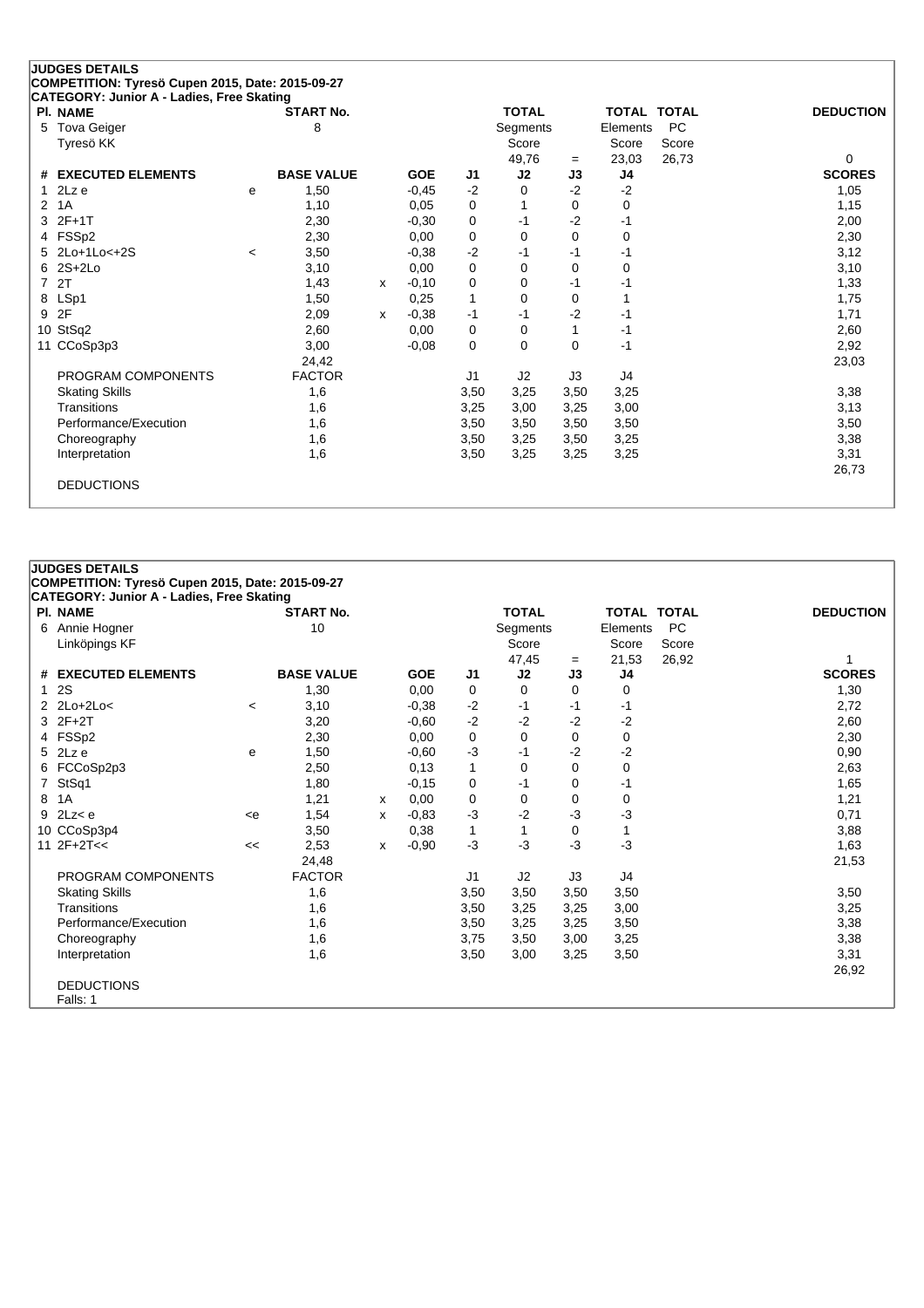|    | <b>JUDGES DETAILS</b>                                                                         |         |                   |   |            |                |              |      |                    |           |                  |
|----|-----------------------------------------------------------------------------------------------|---------|-------------------|---|------------|----------------|--------------|------|--------------------|-----------|------------------|
|    | COMPETITION: Tyresö Cupen 2015, Date: 2015-09-27<br>CATEGORY: Junior A - Ladies, Free Skating |         |                   |   |            |                |              |      |                    |           |                  |
|    | <b>PI. NAME</b>                                                                               |         | <b>START No.</b>  |   |            |                | <b>TOTAL</b> |      | <b>TOTAL TOTAL</b> |           | <b>DEDUCTION</b> |
| 7  | Vanda Ericsson                                                                                |         | 7                 |   |            |                | Segments     |      | Elements           | <b>PC</b> |                  |
|    | Växjö KK                                                                                      |         |                   |   |            |                | Score        |      | Score              | Score     |                  |
|    |                                                                                               |         |                   |   |            |                | 42,06        | $=$  | 20,83              | 21,23     | 0                |
| #  | <b>EXECUTED ELEMENTS</b>                                                                      |         | <b>BASE VALUE</b> |   | <b>GOE</b> | J1             | J2           | J3   | J4                 |           | <b>SCORES</b>    |
| 1  | 2F                                                                                            |         | 1,90              |   | $-0,38$    | $-1$           | $-1$         | $-2$ | -1                 |           | 1,52             |
| 2  | $2Lz+2T<$                                                                                     | $\prec$ | 3,00              |   | $-0.38$    | $-2$           | -1           | -1   | -1                 |           | 2,62             |
| 3  | $1A+2Lo$                                                                                      |         | 2,90              |   | $-0,75$    | $-3$           | $-2$         | $-3$ | $-2$               |           | 2,15             |
| 4  | FCCoSp3p3                                                                                     |         | 3,00              |   | $-0,15$    | $-1$           | 0            | $-1$ | 0                  |           | 2,85             |
| 5. | $2S+1T$                                                                                       |         | 1,70              |   | 0,00       | 0              | 0            | 0    | 0                  |           | 1,70             |
| 6  | 1A                                                                                            |         | 1,10              |   | 0,00       | 0              | $\Omega$     | 0    | 0                  |           | 1,10             |
| 7  | 2F                                                                                            |         | 2,09              | x | $-0,45$    | $-2$           | -2           | -1   | -1                 |           | 1,64             |
| 8  | 2S                                                                                            |         | 1,43              | x | 0,00       | 0              | 0            | 0    | 0                  |           | 1,43             |
| 9  | CSSp2                                                                                         |         | 2,30              |   | 0,05       | 0              | 0            | $-1$ | 1                  |           | 2,35             |
|    | 10 CCoSp3p2                                                                                   |         | 2,50              |   | 0.00       | 0              | 0            | 0    | 0                  |           | 2,50             |
|    | 11 StSqB                                                                                      |         | 1,50              |   | $-0,53$    | $-1$           | $-2$         | $-2$ | $-2$               |           | 0,97             |
|    |                                                                                               |         | 23,42             |   |            |                |              |      |                    |           | 20,83            |
|    | PROGRAM COMPONENTS                                                                            |         | <b>FACTOR</b>     |   |            | J <sub>1</sub> | J2           | J3   | J4                 |           |                  |
|    | <b>Skating Skills</b>                                                                         |         | 1,6               |   |            | 3,50           | 2,50         | 2,75 | 2,75               |           | 2,88             |
|    | Transitions                                                                                   |         | 1,6               |   |            | 3,00           | 2,25         | 2,50 | 2,50               |           | 2,56             |
|    | Performance/Execution                                                                         |         | 1,6               |   |            | 2,50           | 2,25         | 2,75 | 3,00               |           | 2,63             |
|    | Choreography                                                                                  |         | 1,6               |   |            | 3,25           | 2,50         | 2,75 | 2,75               |           | 2,81             |
|    | Interpretation                                                                                |         | 1,6               |   |            | 2,75           | 2,00         | 2,25 | 2,50               |           | 2,38             |
|    |                                                                                               |         |                   |   |            |                |              |      |                    |           | 21,23            |
|    | <b>DEDUCTIONS</b>                                                                             |         |                   |   |            |                |              |      |                    |           |                  |
|    |                                                                                               |         |                   |   |            |                |              |      |                    |           |                  |

# **JUDGES DETAILS COMPETITION: Tyresö Cupen 2015, Date: 2015-09-27 CATEGORY: Junior A - Ladies, Free Skating Pl. NAME START No. TOTAL TOTAL TOTAL DEDUCTION** 8 Emmy Eckemark **8 Emmy Eckemark** 9 3 Segments Elements PC **IFK Österåkers KK** Score Score Score Score Score Score Score Score Score Score Score Score Score Score Score Score Score Score Score Score Score Score Score Score Score Score Score Score Score Score Score Score Score Scor 40,38 = 18,16 23,22 1<br> **J2 J3 J4 SCORES # EXECUTED ELEMENTS BASE VALUE GOE J1 J2 J3 J4 SCORES** 1 2F+2T< <sup>&</sup>lt; 2,80 -0,90 -3 -3 -3 -3 1,90 2 2S 1,30 0,00 0 0 0 0 1,30 3 StSq1 1,80 0,00 0 0 0 0 1,80 4 FCCoSp2p3 2,50 -0,15 -1 0 -1 0 2,35 5 1A 1,10 0,00 0 0 0 0 1,10 6 1Lz e+2T <sup>e</sup> 1,98 <sup>x</sup> -0,45 -3 -1 -3 -2 1,53 7 2Lo 1,98 <sup>x</sup> 0,00 0 0 0 0 1,98 8 1F 0,55 <sup>x</sup> 0,00 0 0 0 0 0,55 9 CCoSp3p2 2,50 -0,08 0 0 -1 0 2,42 10 2S+1A+SEQ 2,11 <sup>x</sup> 0,00 0 0 0 0 2,11 11 LSpB 1,20 -0,08 -1 0 0 1,12 19,82 18,16 PROGRAM COMPONENTS FACTOR J1 J2 J3 J4 Skating Skills 1,6 3,50 3,25 3,00 3,00 3,19 Transitions 1,6 2,75 3,00 3,00 2,75 2,88 Performance/Execution 1,6 3,25 2,50 2,75 3,00 2,88 Choreography 1,6 1,6 3,25 3,00 3,00 3,00 3,00 3,00 3,06 Interpretation 1,6 2,75 2,00 2,75 2,50 2,50 23,22 DEDUCTIONS Falls: 1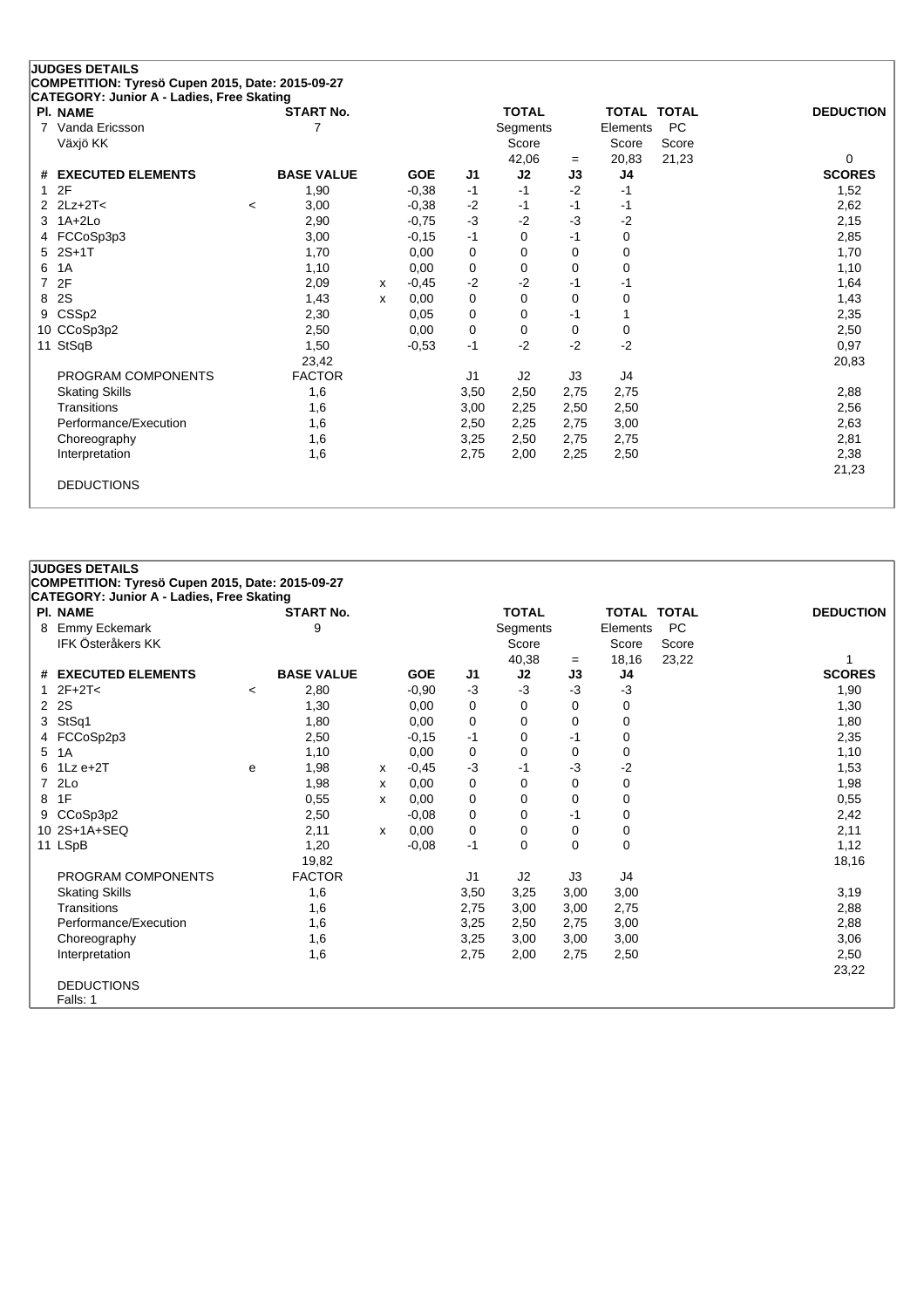|                       |                                                                                                                                                                                                                                                                                                                    |               |                                                                                                                                                     |         |                    |                     |                                                  |      |                                  | <b>DEDUCTION</b>                                       |
|-----------------------|--------------------------------------------------------------------------------------------------------------------------------------------------------------------------------------------------------------------------------------------------------------------------------------------------------------------|---------------|-----------------------------------------------------------------------------------------------------------------------------------------------------|---------|--------------------|---------------------|--------------------------------------------------|------|----------------------------------|--------------------------------------------------------|
|                       |                                                                                                                                                                                                                                                                                                                    |               |                                                                                                                                                     |         |                    |                     |                                                  |      |                                  |                                                        |
|                       |                                                                                                                                                                                                                                                                                                                    |               |                                                                                                                                                     |         |                    |                     |                                                  |      |                                  |                                                        |
|                       |                                                                                                                                                                                                                                                                                                                    |               |                                                                                                                                                     |         |                    |                     | $=$                                              |      |                                  | 0                                                      |
|                       |                                                                                                                                                                                                                                                                                                                    |               |                                                                                                                                                     |         |                    |                     |                                                  |      |                                  | <b>SCORES</b>                                          |
|                       |                                                                                                                                                                                                                                                                                                                    |               |                                                                                                                                                     |         |                    | 0                   | $\Omega$                                         |      |                                  | 1,98                                                   |
|                       |                                                                                                                                                                                                                                                                                                                    | 1,10          |                                                                                                                                                     | 0.00    | 0                  | 0                   | 0                                                | 0    |                                  | 1,10                                                   |
|                       |                                                                                                                                                                                                                                                                                                                    | 1,50          |                                                                                                                                                     | $-0,08$ | $-1$               | 0                   | $\Omega$                                         | 0    |                                  | 1,42                                                   |
|                       |                                                                                                                                                                                                                                                                                                                    | 2,10          |                                                                                                                                                     | 0,23    | $\mathbf{1}$       |                     | 0                                                |      |                                  | 2,33                                                   |
|                       |                                                                                                                                                                                                                                                                                                                    | 1,80          |                                                                                                                                                     | 0,00    | 0                  | 0                   | 0                                                | 0    |                                  | 1,80                                                   |
|                       |                                                                                                                                                                                                                                                                                                                    | 2,75          | x                                                                                                                                                   | 0,00    | 0                  | 0                   | 0                                                | 0    |                                  | 2,75                                                   |
|                       | $\,<\,$                                                                                                                                                                                                                                                                                                            | 2,86          | X                                                                                                                                                   | $-0,40$ | $-2$               | $-2$                | $-2$                                             | $-2$ |                                  | 2,46                                                   |
|                       |                                                                                                                                                                                                                                                                                                                    | 0,55          | X                                                                                                                                                   | 0,00    | 0                  | $\Omega$            | 0                                                | 0    |                                  | 0,55                                                   |
|                       |                                                                                                                                                                                                                                                                                                                    | 1,50          |                                                                                                                                                     | $-0,30$ | $-1$               | $-1$                | -1                                               | $-1$ |                                  | 1,20                                                   |
|                       |                                                                                                                                                                                                                                                                                                                    | 1,70          |                                                                                                                                                     | $-0,30$ | $-2$               | $\Omega$            | $-1$                                             | $-1$ |                                  | 1,40                                                   |
|                       |                                                                                                                                                                                                                                                                                                                    | 17,76         |                                                                                                                                                     |         |                    |                     |                                                  |      |                                  | 16,99                                                  |
|                       |                                                                                                                                                                                                                                                                                                                    | <b>FACTOR</b> |                                                                                                                                                     |         | J <sub>1</sub>     | J2                  | J3                                               | J4   |                                  |                                                        |
|                       |                                                                                                                                                                                                                                                                                                                    | 1,6           |                                                                                                                                                     |         | 3,50               | 2,25                | 3,50                                             | 3,00 |                                  | 3,06                                                   |
|                       |                                                                                                                                                                                                                                                                                                                    | 1,6           |                                                                                                                                                     |         | 2,00               | 2,00                | 3,00                                             | 2,75 |                                  | 2,44                                                   |
| Performance/Execution |                                                                                                                                                                                                                                                                                                                    | 1,6           |                                                                                                                                                     |         | 3,00               | 2,25                | 3,00                                             | 3,00 |                                  | 2,81                                                   |
|                       |                                                                                                                                                                                                                                                                                                                    | 1,6           |                                                                                                                                                     |         | 2,50               | 2,00                | 3,25                                             | 2,75 |                                  | 2,63                                                   |
|                       |                                                                                                                                                                                                                                                                                                                    | 1,6           |                                                                                                                                                     |         | 2,50               | 2,00                | 3,25                                             | 2,50 |                                  | 2,56                                                   |
|                       |                                                                                                                                                                                                                                                                                                                    |               |                                                                                                                                                     |         |                    |                     |                                                  |      |                                  | 21,61                                                  |
|                       |                                                                                                                                                                                                                                                                                                                    |               |                                                                                                                                                     |         |                    |                     |                                                  |      |                                  |                                                        |
|                       |                                                                                                                                                                                                                                                                                                                    |               |                                                                                                                                                     |         |                    |                     |                                                  |      |                                  |                                                        |
|                       | <b>JUDGES DETAILS</b><br><b>PI. NAME</b><br>Nora Ask<br>Djurgårdens IF KF<br># EXECUTED ELEMENTS<br>2F<br>1A<br>3 LSp1<br>2Lz<br>2Lo<br>6 2Lz+1T<br>2S+1Lo<+2S<<br>1F<br>StSqB<br>10 CCoSp3pB<br>PROGRAM COMPONENTS<br><b>Skating Skills</b><br>Transitions<br>Choreography<br>Interpretation<br><b>DEDUCTIONS</b> |               | COMPETITION: Tyresö Cupen 2015, Date: 2015-09-27<br>CATEGORY: Junior A - Ladies, Free Skating<br><b>START No.</b><br>5<br><b>BASE VALUE</b><br>1,90 |         | <b>GOE</b><br>0,08 | J <sub>1</sub><br>0 | <b>TOTAL</b><br>Segments<br>Score<br>38,60<br>J2 | J3   | Score<br>16,99<br>J <sub>4</sub> | TOTAL TOTAL<br><b>PC</b><br>Elements<br>Score<br>21,61 |

| CATEGORY: Junior A - Ladies, Free Skating |                          |                   |   |            |      |              |      |                    |       |                  |
|-------------------------------------------|--------------------------|-------------------|---|------------|------|--------------|------|--------------------|-------|------------------|
| PI. NAME                                  |                          | <b>START No.</b>  |   |            |      | <b>TOTAL</b> |      | <b>TOTAL TOTAL</b> |       | <b>DEDUCTION</b> |
| 10 Amanda Lövås                           |                          | 4                 |   |            |      | Segments     |      | Elements           | PC    |                  |
| Enebybergs IF                             |                          |                   |   |            |      | Score        |      | Score              | Score |                  |
|                                           |                          |                   |   |            |      | 35,36        | $=$  | 16,55              | 19,81 |                  |
| # EXECUTED ELEMENTS                       |                          | <b>BASE VALUE</b> |   | <b>GOE</b> | J1   | J2           | J3   | J4                 |       | <b>SCORES</b>    |
| 1 1A+1Lo<+2S                              | $\overline{\phantom{a}}$ | 2,80              |   | $-0,35$    | $-2$ | $-3$         | -1   | -1                 |       | 2,45             |
| 2 2F                                      |                          | 1,90              |   | $-0,08$    | 0    | 0            | -1   | 0                  |       | 1,82             |
| 3 FCCoSp3pB                               |                          | 1,70              |   | $-0,60$    | $-2$ | $-2$         | $-2$ | $-2$               |       | 1,10             |
| $4$ 2Lo+2T                                |                          | 3,10              |   | $-0,15$    | 0    | 0            | $-1$ | -1                 |       | 2,95             |
| 5 2S                                      |                          | 1,30              |   | $-0,60$    | $-3$ | $-3$         | $-3$ | $-3$               |       | 0,70             |
| 6 2Lo                                     |                          | 1,80              |   | $-0,38$    | $-2$ | $-1$         | $-1$ | -1                 |       | 1,42             |
| 7 1A                                      |                          | 1,21              | x | $-0,05$    | $-1$ | 0            | 0    | 0                  |       | 1,16             |
| 8 StSq1                                   |                          | 1,80              |   | $-0,08$    | 0    | 0            | -1   | 0                  |       | 1,72             |
| $9$ 2F<                                   | $\,<\,$                  | 1,54              | x | $-0.90$    | $-3$ | $-3$         | $-3$ | $-3$               |       | 0,64             |
| 10 CCoSp2p1                               |                          | 1,70              |   | $-0,53$    | $-2$ | $-1$         | $-2$ | $-2$               |       | 1,17             |
| 11 LSp1                                   |                          | 1,50              |   | $-0,08$    | 0    | 0            | $-1$ | 0                  |       | 1,42             |
|                                           |                          | 20,35             |   |            |      |              |      |                    |       | 16,55            |
| PROGRAM COMPONENTS                        |                          | <b>FACTOR</b>     |   |            | J1   | J2           | J3   | J4                 |       |                  |
| <b>Skating Skills</b>                     |                          | 1,6               |   |            | 3,25 | 2,50         | 2,75 | 2,75               |       | 2,81             |
| Transitions                               |                          | 1,6               |   |            | 2,25 | 2,50         | 2,50 | 2,50               |       | 2,44             |
| Performance/Execution                     |                          | 1,6               |   |            | 2,50 | 2,00         | 2,50 | 2,50               |       | 2,38             |
| Choreography                              |                          | 1,6               |   |            | 2,50 | 2,25         | 2,75 | 2,75               |       | 2,56             |
| Interpretation                            |                          | 1,6               |   |            | 2,25 | 1,75         | 2,00 | 2,75               |       | 2,19             |
|                                           |                          |                   |   |            |      |              |      |                    |       | 19,81            |
| <b>DEDUCTIONS</b>                         |                          |                   |   |            |      |              |      |                    |       |                  |
| Falls: 1                                  |                          |                   |   |            |      |              |      |                    |       |                  |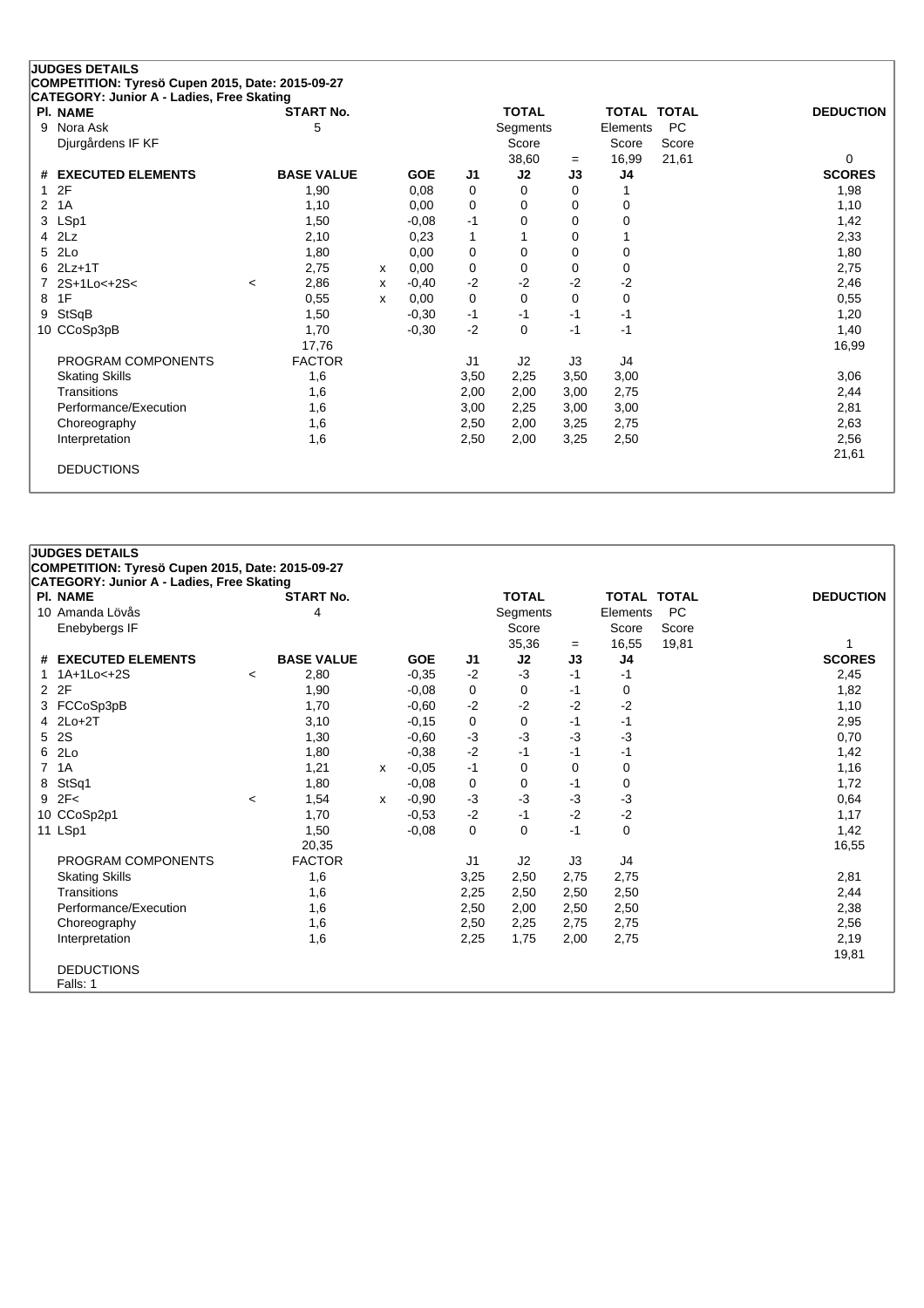| <b>JUDGES DETAILS</b><br>COMPETITION: Tyresö Cupen 2015, Date: 2015-09-27 |                          |                   |   |            |                |              |          |                    |           |                  |
|---------------------------------------------------------------------------|--------------------------|-------------------|---|------------|----------------|--------------|----------|--------------------|-----------|------------------|
| CATEGORY: Junior A - Ladies, Free Skating                                 |                          |                   |   |            |                |              |          |                    |           |                  |
| <b>PI. NAME</b>                                                           |                          | <b>START No.</b>  |   |            |                | <b>TOTAL</b> |          | <b>TOTAL TOTAL</b> |           | <b>DEDUCTION</b> |
| 11 Lovisa Carlqvist                                                       |                          | 3                 |   |            |                | Segments     |          | Elements           | <b>PC</b> |                  |
| Linköpings KF                                                             |                          |                   |   |            |                | Score        |          | Score              | Score     |                  |
|                                                                           |                          |                   |   |            |                | 35,31        | $=$      | 15,31              | 20,00     | 0                |
| # EXECUTED ELEMENTS                                                       |                          | <b>BASE VALUE</b> |   | <b>GOE</b> | J1             | J2           | J3       | J4                 |           | <b>SCORES</b>    |
| 2Lo<<br>1                                                                 | $\overline{\phantom{a}}$ | 1,30              |   | $-0,38$    | $-2$           | $-1$         | $-1$     | -1                 |           | 0,92             |
| 1Lz<br>$\overline{2}$                                                     |                          | 0,60              |   | $-0,30$    | $-3$           | $-3$         | $-3$     | $-3$               |           | 0,30             |
| FCCoSp2p2<br>3                                                            |                          | 2,00              |   | $-0,38$    | $-2$           | $\Omega$     | $-2$     | -1                 |           | 1,62             |
| 2S+1Lo+2Lo<                                                               | $\,<\,$                  | 3,10              |   | $-0,90$    | $-3$           | $-3$         | $-3$     | $-3$               |           | 2,20             |
| 2T<br>5.                                                                  |                          | 1,30              |   | $-0.50$    | $-3$           | $-2$         | $-3$     | $-2$               |           | 0,80             |
| CSSp3<br>6                                                                |                          | 2,60              |   | 0,00       | 0              | $\Omega$     | $\Omega$ | $\Omega$           |           | 2,60             |
| StSqB                                                                     |                          | 1,50              |   | $-0,45$    | $-2$           | $-1$         | $-1$     | $-2$               |           | 1,05             |
| 2Lz<<<br>8                                                                | <<                       | 0,66              | x | $-0,30$    | $-3$           | $-3$         | $-3$     | $-3$               |           | 0,36             |
| $2S+2T<<$<br>9                                                            | <<                       | 1,87              | х | $-0.60$    | $-3$           | $-3$         | $-3$     | $-3$               |           | 1,27             |
| 10 1A+1A+SEQ                                                              |                          | 1,94              | X | $-0,10$    | 0              | $-1$         | $-1$     | 0                  |           | 1,84             |
| 11 CCoSp3p2                                                               |                          | 2,50              |   | $-0,15$    | 0              | $\Omega$     | $-1$     | $-1$               |           | 2,35             |
|                                                                           |                          | 19,37             |   |            |                |              |          |                    |           | 15,31            |
| PROGRAM COMPONENTS                                                        |                          | <b>FACTOR</b>     |   |            | J <sub>1</sub> | J2           | J3       | J4                 |           |                  |
| <b>Skating Skills</b>                                                     |                          | 1,6               |   |            | 3,25           | 2,50         | 3,25     | 2,25               |           | 2,81             |
| Transitions                                                               |                          | 1,6               |   |            | 2,50           | 2,25         | 3,00     | 2,25               |           | 2,50             |
| Performance/Execution                                                     |                          | 1,6               |   |            | 1,75           | 2,00         | 3,00     | 2,50               |           | 2,31             |
| Choreography                                                              |                          | 1,6               |   |            | 2,50           | 2,50         | 2,75     | 2,50               |           | 2,56             |
| Interpretation                                                            |                          | 1,6               |   |            | 2,25           | 2,00         | 2,75     | 2,25               |           | 2,31             |
|                                                                           |                          |                   |   |            |                |              |          |                    |           | 20,00            |
| <b>DEDUCTIONS</b>                                                         |                          |                   |   |            |                |              |          |                    |           |                  |
|                                                                           |                          |                   |   |            |                |              |          |                    |           |                  |

|   | CATEGORY: Junior A - Ladies, Free Skating |    |                   |   |            |      |              |      |             |       |                  |
|---|-------------------------------------------|----|-------------------|---|------------|------|--------------|------|-------------|-------|------------------|
|   | PI. NAME                                  |    | <b>START No.</b>  |   |            |      | <b>TOTAL</b> |      | TOTAL TOTAL |       | <b>DEDUCTION</b> |
|   | 12 Ebba Kjellberg                         |    |                   |   |            |      | Segments     |      | Elements    | PC    |                  |
|   | Kiruna KF                                 |    |                   |   |            |      | Score        |      | Score       | Score |                  |
|   |                                           |    |                   |   |            |      | 34,92        | $=$  | 15,20       | 20,72 |                  |
|   | # EXECUTED ELEMENTS                       |    | <b>BASE VALUE</b> |   | <b>GOE</b> | J1   | J2           | J3   | J4          |       | <b>SCORES</b>    |
|   | 1 2S                                      |    | 1,30              |   | 0,05       | 1    | 0            | 0    | 0           |       | 1,35             |
|   | $2$ $2Lo+2T$                              |    | 3,10              |   | $-0,68$    | $-2$ | $-2$         | $-3$ | $-2$        |       | 2,42             |
|   | 3 FCCoSp3p2+V                             | V  | 1,80              |   | $-0,53$    | $-2$ | 0            | $-2$ | $-3$        |       | 1,27             |
|   | 4 2F                                      |    | 1,90              |   | $-0,90$    | $-3$ | $-3$         | $-3$ | $-3$        |       | 1,00             |
|   | 5 CCoSp2p2                                |    | 2,00              |   | $-0,68$    | $-2$ | $-2$         | $-2$ | $-3$        |       | 1,32             |
|   | $62S+1T+1T$                               |    | 2,31              | X | 0,00       | 0    | 0            | 0    | 0           |       | 2,31             |
|   | 7 SSp2                                    |    | 1,60              |   | 0,13       | 1    | 0            | 0    | 0           |       | 1,73             |
|   | $8$ 2T<<                                  | << | 0,44              | х | $-0,30$    | $-3$ | -3           | $-3$ | $-3$        |       | 0,14             |
| 9 | 1A+1A+SEQ                                 |    | 1,94              | X | $-0,10$    | 0    | 0            | $-2$ | 0           |       | 1,84             |
|   | 10 StSq1                                  |    | 1,80              |   | $-0,23$    | 0    | -1           | $-1$ | -1          |       | 1,57             |
|   | 11 1Lo                                    |    | 0,55              | x | $-0,30$    | $-3$ | $-3$         | $-3$ | $-3$        |       | 0,25             |
|   |                                           |    | 18,74             |   |            |      |              |      |             |       | 15,20            |
|   | PROGRAM COMPONENTS                        |    | <b>FACTOR</b>     |   |            | J1   | J2           | J3   | J4          |       |                  |
|   | <b>Skating Skills</b>                     |    | 1,6               |   |            | 3,50 | 2,75         | 2,75 | 2,50        |       | 2,88             |
|   | Transitions                               |    | 1,6               |   |            | 2,75 | 2,25         | 2,50 | 2,00        |       | 2,38             |
|   | Performance/Execution                     |    | 1,6               |   |            | 3,00 | 2,50         | 2,25 | 2,50        |       | 2,56             |
|   | Choreography                              |    | 1,6               |   |            | 3,25 | 2,75         | 2,25 | 2,50        |       | 2,69             |
|   | Interpretation                            |    | 1,6               |   |            | 3,00 | 2,00         | 2,50 | 2,25        |       | 2,44             |
|   |                                           |    |                   |   |            |      |              |      |             |       | 20,72            |
|   | <b>DEDUCTIONS</b>                         |    |                   |   |            |      |              |      |             |       |                  |
|   | Falls: 1                                  |    |                   |   |            |      |              |      |             |       |                  |